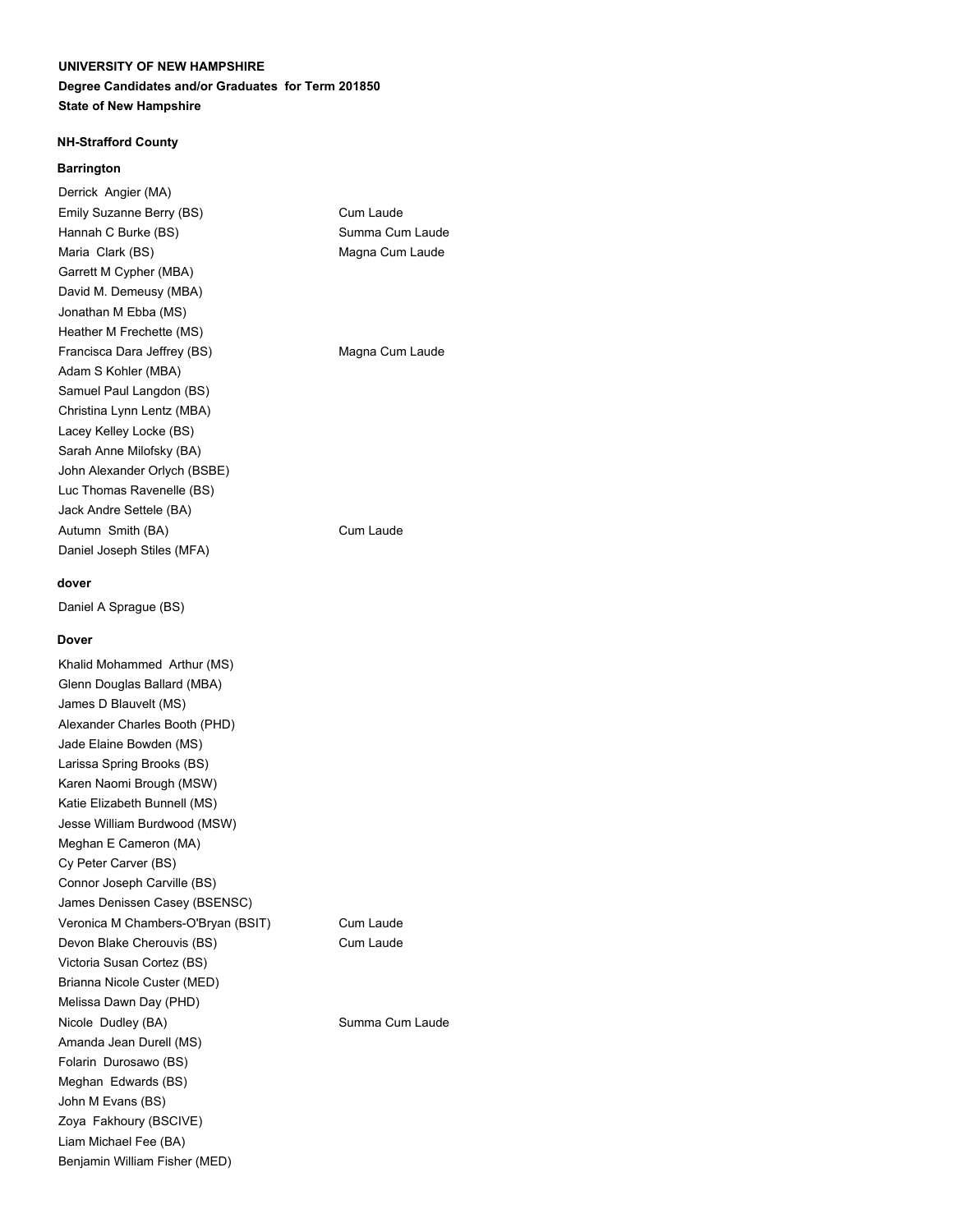#### **Degree Candidates and/or Graduates for Term 201850 State of New Hampshire**

#### **NH-Strafford County**

#### **Dover**

Paul Timothy Flanagan (BS) Madison Avery Foster (BS) Victoria Fournier (MBA) Parker Nicholas Gauthier (BA) Magna Cum Laude Kevin Gutierrez (BS) Jessica Ann Hackett (BS) Andrew William Jones (BA) Cum Laude Kathryne Mariah Kennedy (MA) Alexander Nicholas Leggett (BS) Jordan David Loll (BA) Scott Christopher Loranger (PHD) Jason R. Lucey (DNP) Bryan J MacMillan (MED) Brendan Douglas Madsen (BS) Elizabeth Sarah Martini (MS) Kristen A Melamed (MFA) Hayden Curtis Middleton (MBA) Kelly Eileen Moore (MS) Elizabeth Ashley Moschella (PHD) Irvin Moyer (MBA) Chelsea L Mukon (MSW) Ryan E Murphy (MBA) MacKenzie Em Nicholson (MPP) Anthony Michael Nicolella (MS) Alicia Lorenza Nuzzo (BA) Mariah Nicole Ouellette (BA) Summa Cum Laude Kathryn Lee Pelletier (AAS) Steven Nilsin Philips (MS) Bianca Pietro (MED) Marielle Morgan Pomerleau (BA) Magna Cum Laude Hayden Christopher Proborowski (BA) Summa Cum Laude Jesse William Quintero (BA) Olivia Rebel (BA) Cum Laude Rebecca Helene Robichaud (MSW) Doug Rose (BS) Ashley Michelle Rouleau (BS) Samuel Paul Scarpino (BSSTAT) Summa Cum Laude Shannon Lynn Scribner (MAT) Kevin A Shea (BSME) Pirro Shtino (BSIT) Vanessa Claudia Natalie Sihombing (BS) Summa Cum Laude Anna Hemingway Smith (BSENVE) Nicholas M Spiller (BSME) Shannon-Morgan Steele (MS) Jordan Patricia Strater (BS) Andreas Sudarto (BSIT) Hannah Ruth Teel (BS) Magna Cum Laude Erik Michael Travis (MBA) John James Turner (PHD) Megan Elizabeth Wilson (BSENVE)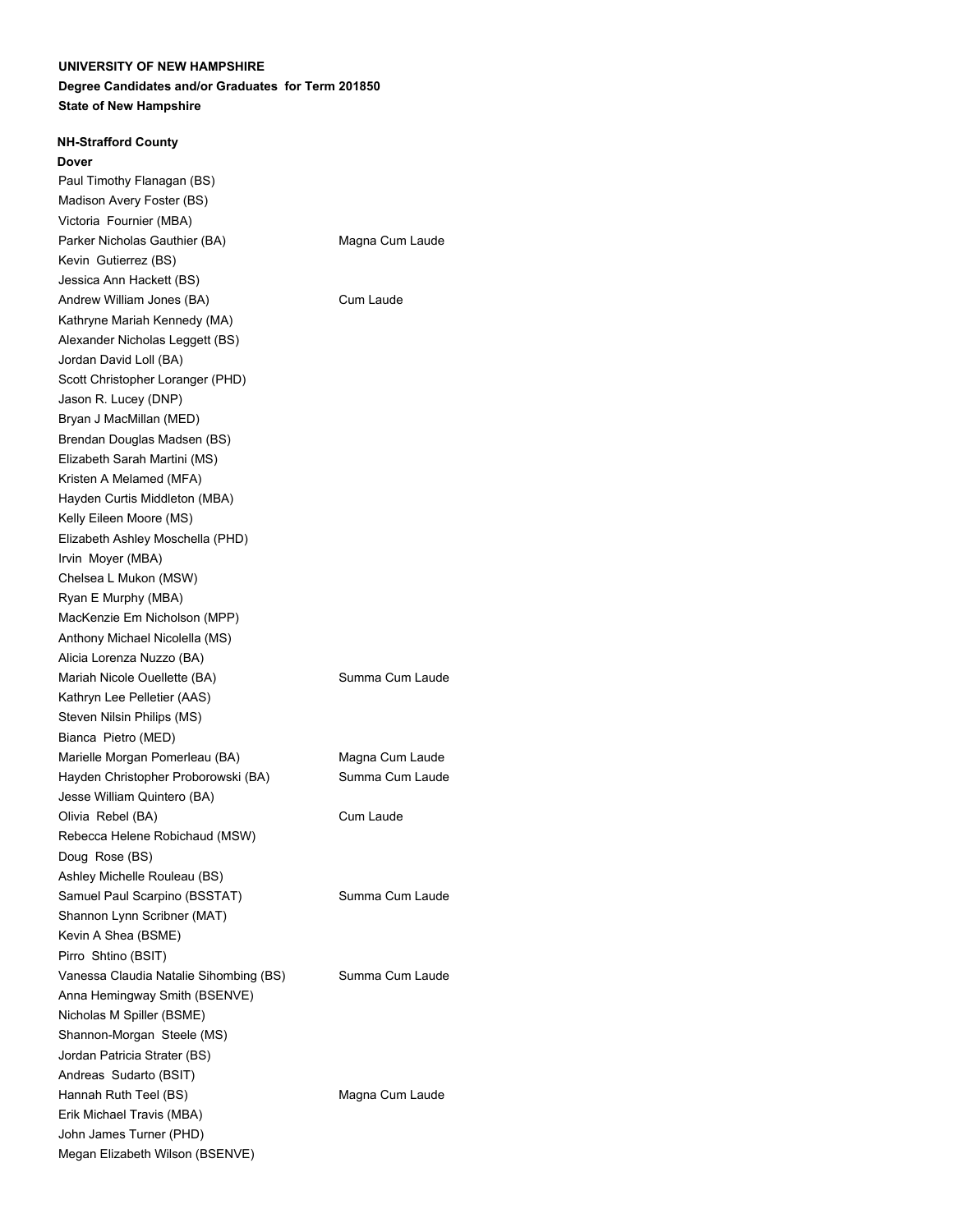## **Degree Candidates and/or Graduates for Term 201850 State of New Hampshire**

## **NH-Strafford County**

**Dover**

Alyssa Nicole Wilson (AAS) High Honors

## **Dover**

Sokhna Aw (MS) Kirsten Bridget May (MSW)

Bryan Vincent Wood (BA) Molly Lorraine Wotton (BS)

## **Durham**

| Veronica Grace Ackerman (MED)    |                 |
|----------------------------------|-----------------|
| Risa Aicholtz (BS)               |                 |
| Abdulaziz Saleh Alsamil (MS)     |                 |
| Dennis Liam Cahill (BSOE)        | Magna Cum Laude |
| Devin Philip Cahill (BS)         |                 |
| Matthew Alexander Carey (BSME)   |                 |
| Jeffrey Ivan Carter (BS)         | Cum Laude       |
| Jordan Tyler Chadwick (MS)       |                 |
| Leslie Herbert Claridge (MED)    |                 |
| Stephanie E Clark (BA)           |                 |
| Sedona Lynn Clothier (BS)        | Cum Laude       |
| Sean Michael Cotter (BA)         |                 |
| Caitlin M Coxen (BS)             | Cum Laude       |
| Zachary John Davonski (BSOE)     |                 |
| Matthew Dean (BS)                |                 |
| Amira Karah Diamond-Bier (BS)    | Magna Cum Laude |
| Eric Dorata (MS)                 |                 |
| Haley Downes Dunning (BA)        |                 |
| Matthew W Eckman (BA)            |                 |
| Kaili Marie Edwards (BS)         |                 |
| Alana M Fanaritis (MED)          |                 |
| Susan E. Geib (MFA)              |                 |
| Devin Allen Gero (BSCS)          |                 |
| Anthony Michael Geromini (BS)    | Cum Laude       |
| Karen Jacquelyn Gowell (MSW)     |                 |
| John Gwozdz (BSCHE)              |                 |
| Andrew L Ibechem (BA)            |                 |
| Yunyao Jiang (PHD)               |                 |
| Emily Grace LaRosa (BS)          | Magna Cum Laude |
| Martin Donald Ledoux (BS)        |                 |
| Eliza Lenore Lewis (BA)          |                 |
| Shan Li (BSOE)                   | Magna Cum Laude |
| Karin Marie Martin (MBA)         |                 |
| Kayli Sally Mathews (BS)         | Magna Cum Laude |
| Jillian Meszar (BM)              |                 |
| Gerasimos Alexander Mouikis (BS) |                 |
| Ryan D Olver (MS)                |                 |
| Amanda Starr Parnigoni (BS)      | Cum Laude       |
| Anna Catherine Prescott (BS)     | Magna Cum Laude |
| Sarah Kaffie Rosenson (MED)      |                 |
| Layla-Jane Martin Saad (BS)      | Cum Laude       |
|                                  |                 |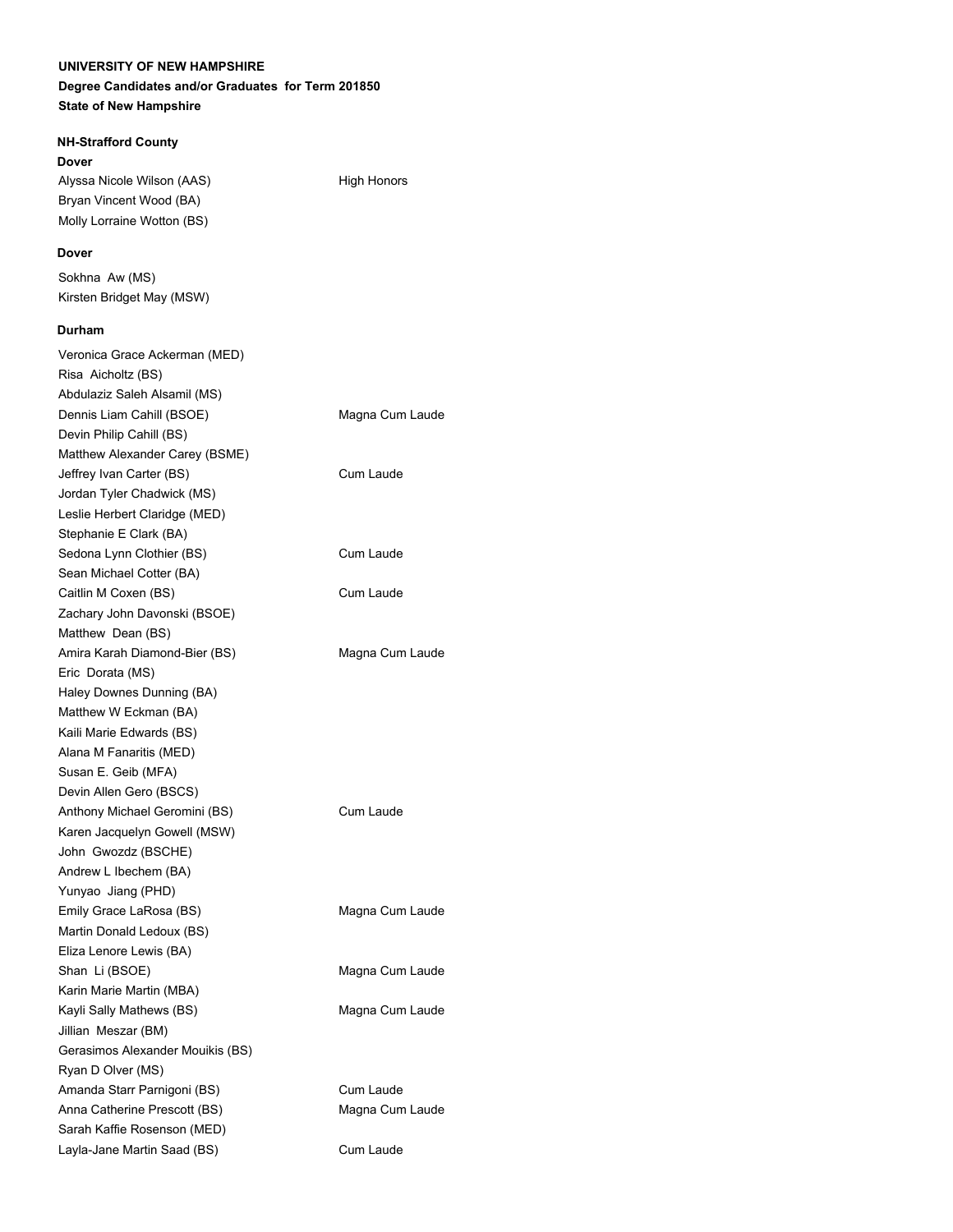#### **Degree Candidates and/or Graduates for Term 201850 State of New Hampshire**

### **NH-Strafford County**

#### **Durham**

Aidan Patrick Short (BSCIVE) Elizabeth Grace Silvio (BA) Eric William Smath (BSCS) Christopher Michael Smith (BSPHYS) Austin Thor Timpone (BS) Charles Andrew Waters (BSEE) Michael R Weller (BS) Michael R Weller (BS) Jacob C Werner (BS) Charles Aston White (MA) Michaela J Wiberg (MA) Sarah Margaret Wildes (BS) Summa Cum Laude Samantha Mason Zizza (BS) Magna Cum Laude

#### **Durham**

Madalyn Mae Faust (BA) Magna Cum Laude Madalyn Mae Faust (BS) Magna Cum Laude Patrick Francis McDonough (MED)

#### **Farmington**

Sarah Nicole Cantwell (BS) Cum Laude Shelby Lynn Chapman (BSME) Jase Gregoire (BSCIVE) Lucas R Hefler (BSCHE) Jessica Rae Therrien (MSW)

### **Lee**

Robb F Atkinson (MBA) Elizabeth Anne Attisano (MS) Isabelle Nicole Banker (BS) Jesse Samuel Bornkessel (BA) Ella Reed Cedarholm (BSESCI) Magna Cum Laude Luke William Davison (BS) Cum Laude Samuel Glenn Davison (BA) Joshua Allen Fenerty (BS) Joanna Gyory (MS) Ryan Rockwell Kerrigan (BS) Sadie Moore (BA) Kristen Sack (BS) Caroline Ashley Schneider (MSW) Kristen Elizabeth Skerry (MSW) Sydney Gray Snelling (BS) Cum Laude Kevin Strawbridge (MBA) Sarah Theimer (MALS) Matthew Frederick Walsh (BA)

#### **Madbury**

Andrew Engebretson (MBA) Johnathon Henry Fones (MENGR) Caroline Eliza Kahr (BSENVE) Eric Christian Leslie (BS) Sheila Anne Tobin (BS) Cum Laude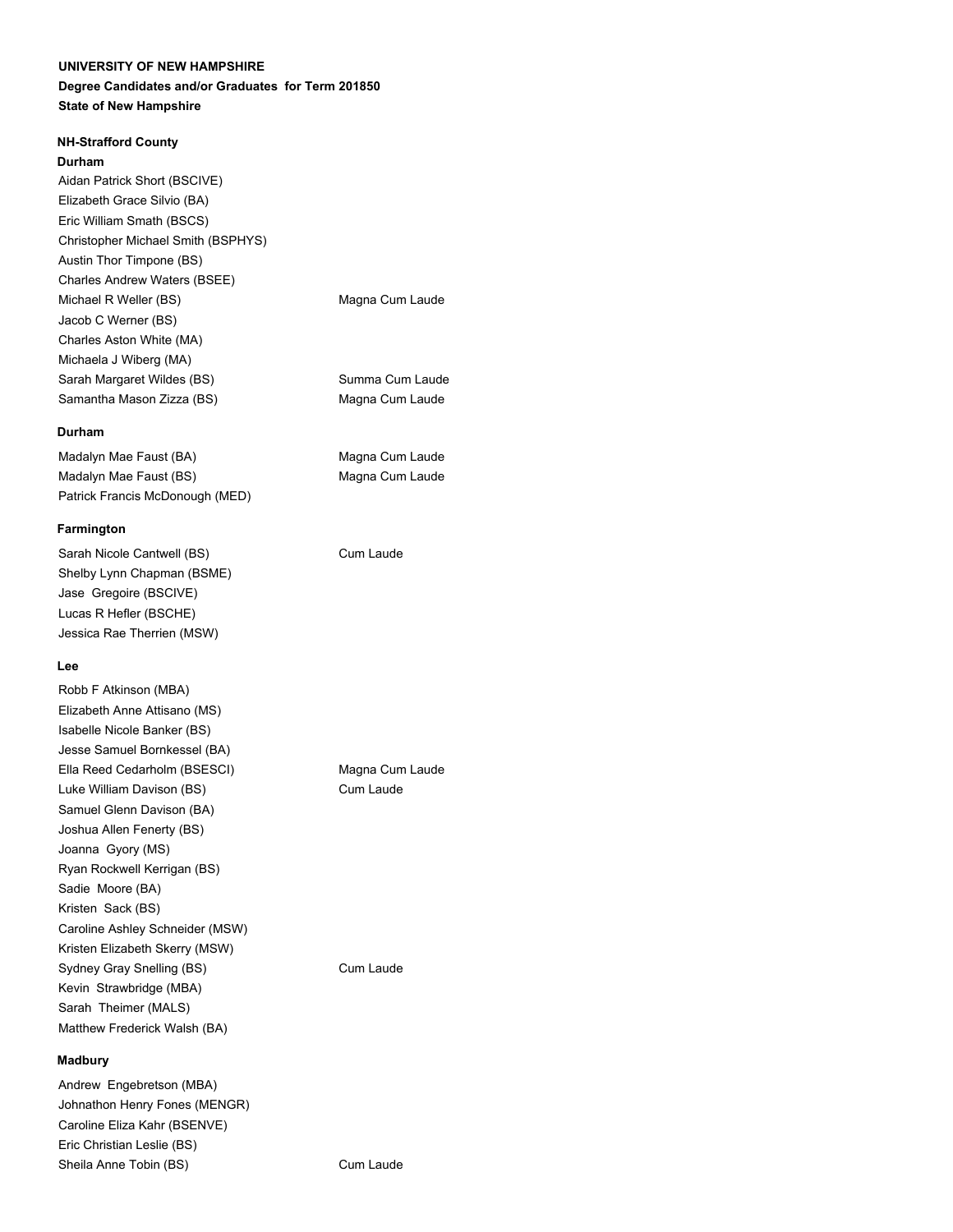## **UNIVERSITY OF NEW HAMPSHIRE Degree Candidates and/or Graduates for Term 201850**

**State of New Hampshire**

## **NH-Strafford County Madbury**

**Middleton** Matthew Glen Bowden (BSCS) Richard Alan Heath (BSME) Cum Laude

## **Milton**

Isabella Antoinette Graham (MAT)

## **new durham**

Richard Linwood Burnham (MED)

## **New Durham**

Christopher Michael Craycraft (BA) Magna Cum Laude Abraham Uriah DeMaio (BSCIVE)

#### **Rochester**

Taylor Marie Barclay (BA) Shannon Lee Bryant (BS) Magna Cum Laude Rhys Thomas Brydon-Williams (MS) Anthony Vito Ciccotelli (BSME) Andrew Russell Clark (BSME) Magna Cum Laude Emma Cossette Clarke (BSPHYS) Summa Cum Laude Mark Barnet Connor (MBA) Sophie Corson (BA) Kayla Ann Cortina (BA) Cum Laude Matthew Caverly Griffin (BA) Jessica Harley (BA) Tyler James Landry (BSME) Kelsey M Lloyd (BA) Cum Laude Kelsey M Lloyd (BS) Cum Laude Bailey Harris Lofaro (BA) Jacob Edmund Maggy (BS) Caitlin McLeod (BS) Melissa L Newman (MSW) Jenna Nicole Owens (BS) Cum Laude Alison Grace Pelletier (BS) Cum Laude Megan Lee Provencher (MAT) Ivette Pujols (BSCIVE) Francisco A Santana (BSCS) Evan Charles Schafer (BS)

## **Rollinsford**

Jacob Ryan Hill (BS) Madeline K Osbon (BA) Summa Cum Laude Christopher P Sand (MBA)

## **Somersworth**

Megan Elizabeth Ballard (MS) Mariah Krystyna DesMarais (BS) Cum Laude Alexis A Gray (BS) Summa Cum Laude Jacob Michael Kostandin (BSENVE) Andrew Paul Kostandin (BSME)